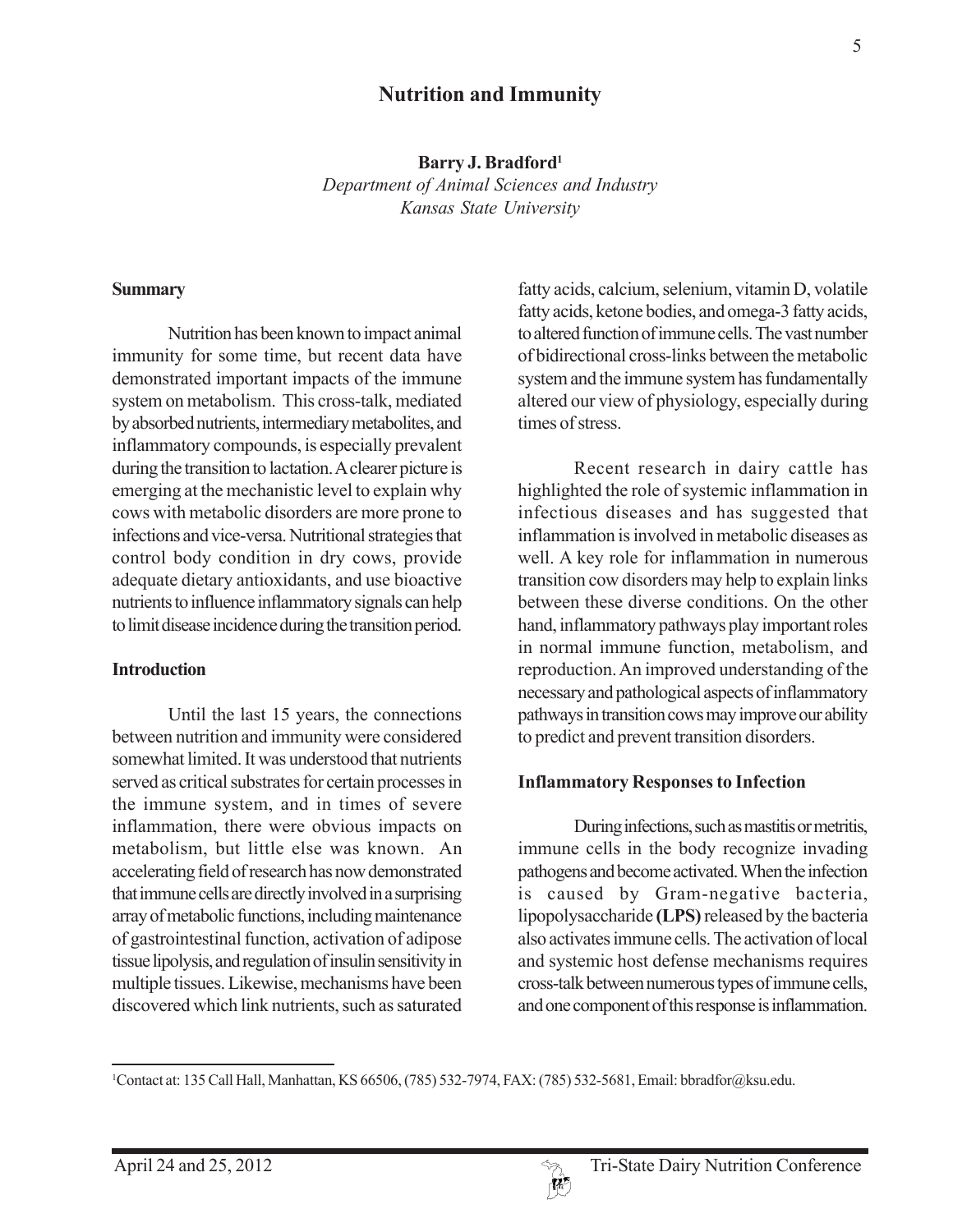The host of signaling molecules released by activated immune cells includes inflammatory mediators, such as nitric oxide, prostaglandins, and cytokines. Whereas many of these molecules promote local inflammation and increased blood flow to the infected tissue, inflammatory cytokines play a key role in stimulating systemic inflammatory responses, including increased body temperature, increased heart rate, and decreased feed intake. Cytokines are able to alter many physiological systems because nearly all cell types express cytokine receptors. Key inflammatory cytokines include tumor necrosis factor alpha **(TNF**α**)**, interleukin **(IL)** 1β, and IL-6; these inflammatory cytokines act through many of the same signaling cascades and often produce similar responses in cells.

One effect of cytokines is to activate production of acute phase proteins. Primarily produced by the liver, this class of proteins includes haptoglobin, serum amyloid A, and C-reactive protein. Proteins that participate in the acute phase response to infection are generally found in very low abundance in the bloodstream, but they are greatly elevated during systemic inflammation. The importance of acute phase proteins in the response to infection is somewhat unclear, but they have gained widespread acceptance as markers of inflammation.

It is clear that mammary and uterine infections result in both local and systemic inflammation. Coliform mastitis results in release of LPS into the bloodstream and increased plasma concentrations of cytokines and acute phase proteins (Hoeben et al., 2000). Likewise, metritis is associated with an acute phase response in transition cows (Huzzey et al., 2009); in fact, plasma haptoglobin is elevated prior to clinical signs of metritis. Furthermore, monocytes are known to become more responsive to inflammatory stimulants during the transition period, resulting in greater secretion of inflammatory cytokines when stimulated (Sordillo et al., 1995). Mastitis and metritis can therefore result in systemic inflammation.

#### **Is There a Role for Inflammation in Metabolic Disorders?**

Inflammation has been proposed as a missing link in the pathology of metabolic disorders in transition cows (Drackley, 1999). Recent findings have documented relationships between inflammatory mediators and metabolic disorders. Plasma concentrations of haptoglobin and serum amyloid A were increased in cows that developed fatty liver (Ametaj et al., 2005), and Ohtsuka et al. (2001) observed increased serum  $TNF\alpha$  activity in cows with moderate to severe fatty liver. A retrospective study of cows on 3 commercial Italian dairy farms suggested that liver inflammation is associated with a problematic transition to lactation (Bertoni et al., 2008). Cows were classified in quartiles for degree of liver inflammation based on plasma concentrations of acute phase proteins. Those cows with the strongest inflammatory profiles were at 8-fold greater risk for experiencing one or more transition disorders, had lower plasma calcium concentrations, took longer to re-breed, and produced less milk in the first month of lactation (Bertoni et al., 2008). These correlations have driven strong interest in potential mechanisms underlying an inflammation-based pathogenesis of transition cow disorders.

## **Inflammatory Pathways That Alter Nutrient Metabolism**

# *Inflammatory cytokines*

Consistent with their role in responses to infection, cytokines generally have catabolic effects on metabolism. Cytokines promote the breakdown of fat stores through decreased feed intake, impaired insulin sensitivity, and direct stimulation of lipolysis. All of these conditions are associated with ketosis and fatty liver in dairy cattle. Inflammatory cytokines also directly alter metabolic function of the liver. For example, TNFα decreases liver glucose production in some scenarios (Kettelhut et al., 1987) and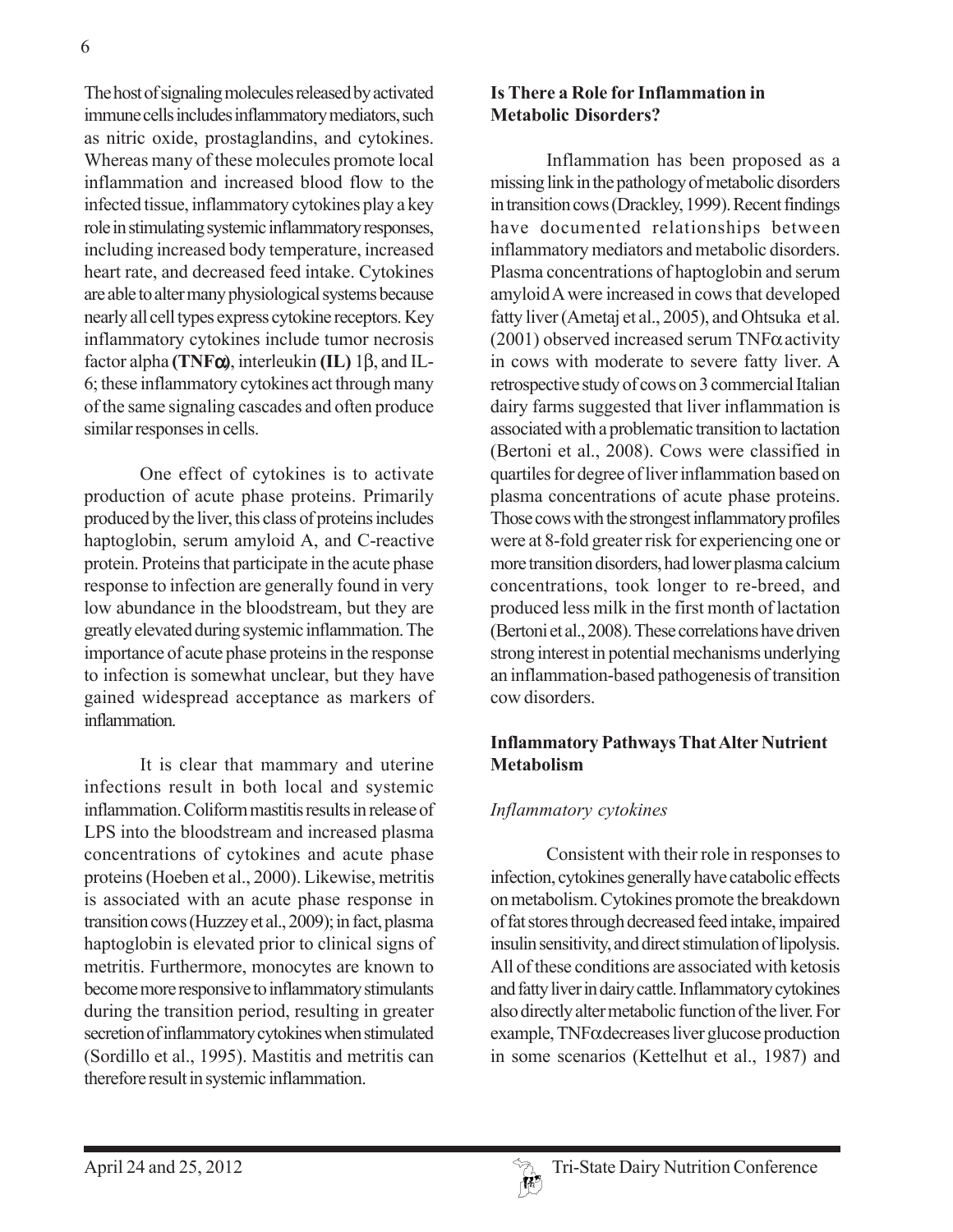promotes triglyceride accumulation once mobilized non-esterified fatty acids **(NEFA)** reach the liver (García-Ruiz et al., 2006). Triglyceride accumulation is likely due in part to decreased fatty acid **(FA)** oxidation in the liver after exposure to TNF $\alpha$ (Nachiappan et al., 1994). The TNF $\alpha$  also decreased production of apolipoproteins (Ettinger et al., 1994), which may impair triglyceride export in very low density lipoproteins **(VLDL)** and contribute to hepatic triglcyeride accumulation. Adipose tissue is a key source of circulating cytokines in obese animals of several species, but some recent evidence suggests that chronic release of cytokines by adipose tissue in transition cows may be minimal (Schoenberg et al., 2011). Nevertheless, cytokine signaling in cows with clinical infections may provide a critical "first strike" of liver inflammation.

### *Oxidative stress*

Lipid peroxides are also emerging as likely mediators linking plasma lipids to inflammation. Lipid peroxides are produced when intracellular lipids encounter reactive oxygen species **(ROS),** such as hydrogen peroxide. Some ROS are always produced in the liver; however, events occurring in early lactation likely contribute to enhanced ROS production. One adaptation to increasing delivery of NEFA to the liver in early lactation is an increase in the capacity of peroxisomal oxidation (Grum et al., 1996), an alternative pathway for FA oxidation. Enhanced peroxisomal oxidation increases total oxidative capacity of the hepatocyte. However, the first step in this pathway produces hydrogen peroxide rather than nicotinamide adenine dinucleotide **(NADH)**, and therefore, it contributes to ROS production to a greater extent than mitochondrial oxidation. Increased ROS production in early lactation cows, coupled with increased NEFA concentration, increases lipid peroxide formation; both the transition to lactation and high body condition are associated with increased plasma markers of lipid peroxidation (Bernabucci et al.,

2005). Similar mechanisms may underlie the fact that withdrawal of feed and water for just 24 hours induced an acute-phase response in steers (Cappellozza et al., 2011).

In vivo observations support a role for oxidative stress in metabolic disorders. Dairy cows with fatty liver have lower antioxidant status and higher hepatic lipid peroxide concentrations than healthy cows (Mudron et al., 1999). Despite these data suggesting a metabolic effect of oxidative stress, transition cow studies employing antioxidants as treatments have looked almost exclusively at effects on infectious disorders, such as mastitis and metritis. In rodent models, however, studies have demonstrated that antioxidants improve metabolic function in animals challenged with high-fat diets (Mao et al., 2010) and endotoxin (Sakaguchi and Furusawa, 2006). In a recent phase 3 clinical trial, vitamin E supplementation significantly improved liver health in steatohepatitis patients compared to placebo (Sanyal et al., 2010).

## *LPS translocation from the gut*

Toll-like receptor 4 **(TLR4)** was initially identified as a protein expressed in immune cells that is critical for inflammatory responses to LPS (Poltorak et al., 1998). There is now growing recognition that TLR4 is expressed in many cell types, including muscle cells, adipocytes, and hepatocytes. Although immune cell-dependent mechanisms have been shown to alter liver function (Saberi et al., 2009), direct activation of TLR4 in hepatocytes can also influence metabolism.

It has long been debated whether acidosis promotes release and translocation of LPS from the rumen and into the bloodstream. Khafipour et al. (2009) nicely demonstrated that induction of subacute ruminal acidosis increased both ruminal and plasma LPS concentrations. This treatment also significantly elevated plasma concentrations of acute-phase proteins, presumably mediated by

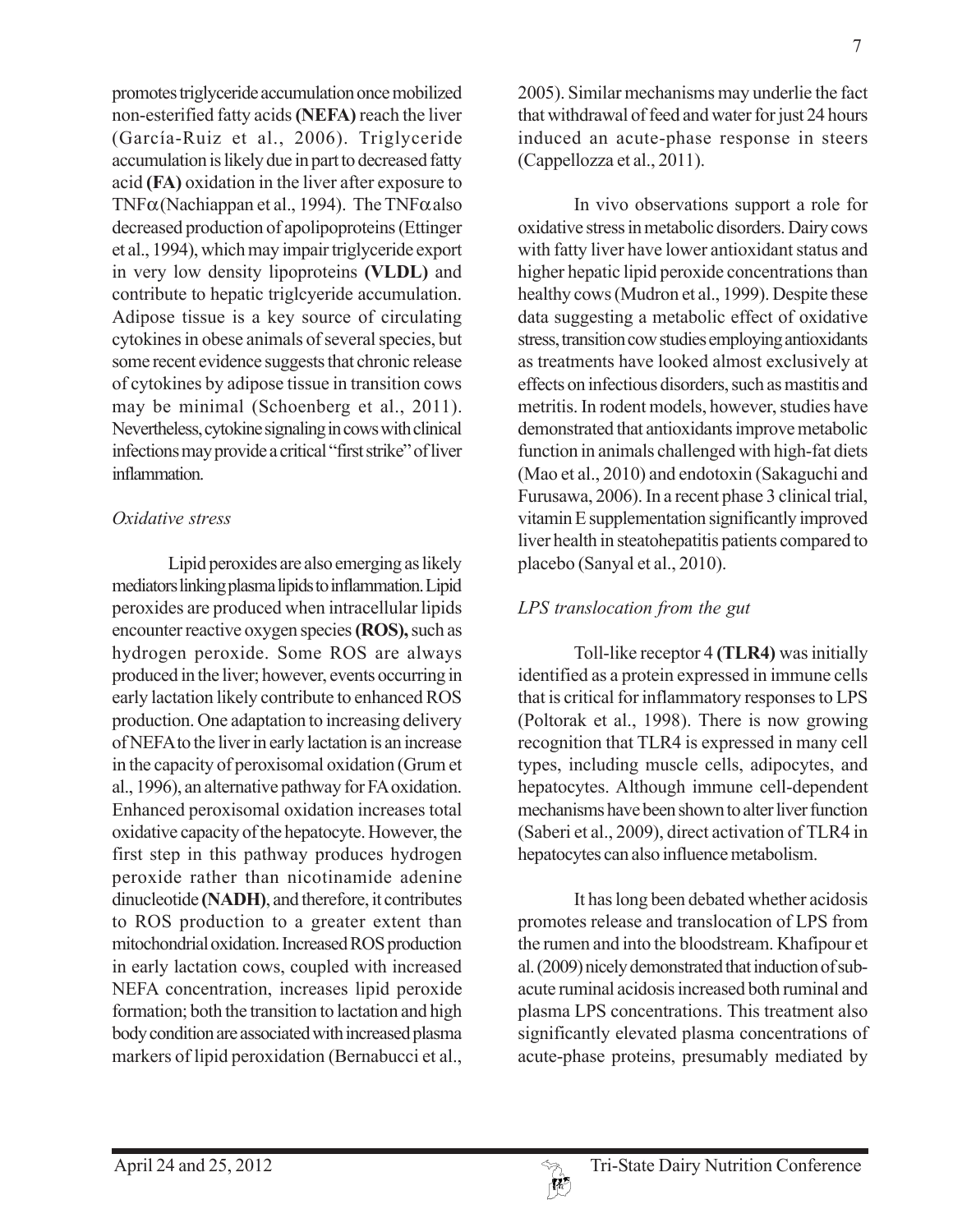TLR4 sensing of the translocated LPS. Although no indices of hepatic metabolism were measured in this study, it is likely that if LPS was sufficiently elevated to induce an acute phase response, expression of metabolic genes was also altered. Studies in other species suggest that numerous physiological stressors, including heat stress, can disrupt tight junctions between gastrointestinal epithelial cells and allow translocation of LPS (Lambert, 2009). If this phenomenon is common in dairy cattle, it may play a significant role in metabolic responses to parturition, heat stress, diet transitions, and other stressors.

#### **Net Effects of Inflammation on Metabolism of Lactating Cows**

Strong evidence has emerged from 2 recent studies where inflammatory mediators directly induced metabolic problems. Trevisi et al. (2009) orally administered interferon- $\alpha$  (a cytokine) daily during the final 2 weeks of gestation, which caused liver inflammation and release of acute phase proteins. Compared to control cows, treated cows had significantly higher plasma ketone concentrations in the first 2 weeks after calving. Our own lab recently reported that subcutaneous injection of TNF $\alpha$  for 7 days doubled liver triglyceride content in late-lactation dairy cows (Bradford et al., 2009). We also observed changes in mRNA abundance, consistent with transcriptionally-mediated increases in FA uptake and esterification and decreased FA oxidation. These results strongly support the hypothesis that inflammation disrupts normal metabolism, because although both of the above treatments were considered low-dose and shortterm, they nevertheless promoted ketosis and fatty liver, respectively.

Our lab recently completed a study in which 78 transition cows were alternately provided with drinking water containing either 0 or 1.68 g/L sodium salicylate for the first 7 days postpartum (Farney and Bradford, unpublished). Consistent with our hypothesis, cows treated with sodium salicylate tended to produce 9% more energycorrected milk by week 3 of lactation, with no overall differences in feed intake or incidence of metabolic or infectious diseases. However, the production response was driven primarily by an increase in milk fat content among the salicylatetreated cows, and metabolic profiling revealed that these cows had sustained elevations of plasma NEFA and ketone concentrations compared to control cows. These findings suggest still more complicated roles of inflammatory pathways; it may be that low-level inflammation provides a "release valve" for the metabolic system, allowing the cow to slow the rate of lipolysis and ketogenesis even as negative energy balance continues, albeit at the risk of impairing liver function. These findings have reminded us that many effects in biology are not linear; it may well be that elevated inflammatory signaling impairs metabolism but that suppression of basal inflammatory signals also has negative effects.

## **The Other Side of the Coin: Nutrients Influence Immune Function**

A number of excellent reviews have discussed a variety of nutrients that impact immune function, and readers are referred to these for a broader context (Goff, 2006; Spears and Weiss, 2008; Contreras and Sordillo, 2011).

To illustrate the importance of metabolic function on immune response, it is interesting to consider the effects of beta-hydroxybutric acid **(BHBA)**, the primary ketone body in the bloodstream. Much evidence has accumulated demonstrat-ing epidemiological links between ketosis and infectious disorders. For example, ketosis was the most significant risk factor for endometritis in a study of nearly 800 cows (Cheong et al., 2011). Elevated BHBA in the first 3 days after calving was a significant predictor of mastitis risk in the first month of lactation (Jánosi et al.,

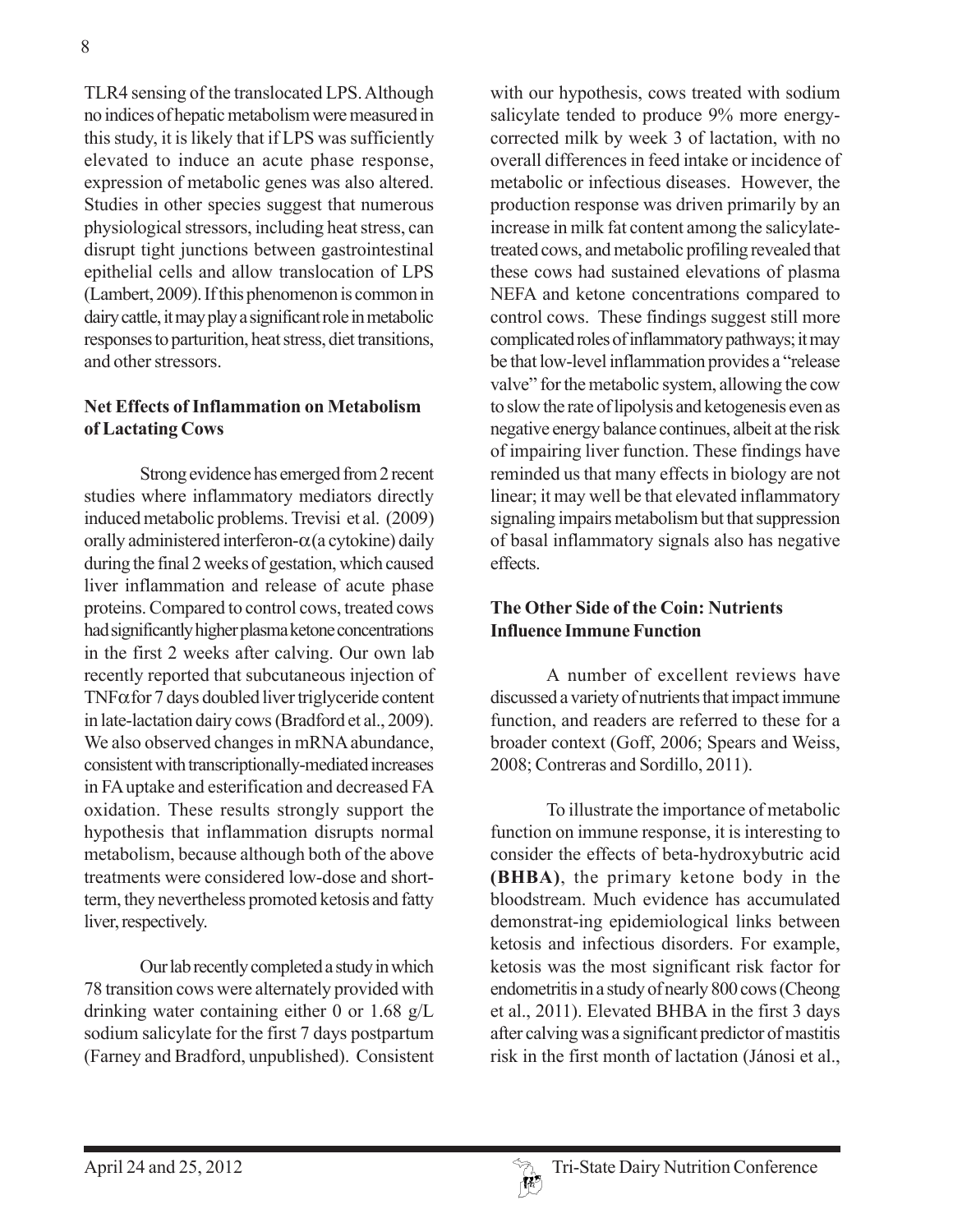2003), and ketotic cows experienced more severe disease after intramammary *E. coli* administration (Kremer et al., 1993). Simply put, ketotic cows are at significantly greater risk of subsequently developing mastitis (Oltenacu and Ekesbo, 1994) and endometritis (Duffield et al., 2009).

In addition to epidemiological links between ketosis and infectious disorders, mech-anistic studies have demonstrated that ketones directly impair a number of functions of immune cells. Among other findings, in vitro administration of BHBA decreases viability of and phagocytosis by macrophages (Cerone et al., 2007), neutrophil migration (Sartorelli et al., 1999; Cerone et al., 2007), and phagocytosis and pathogen killing by neutrophils (Sartorelli et al., 1999). The broad effects of physiological concentrations of BHBA on a variety of immune cells *in vitro* clearly demonstrate that BHBA can directly impair immune function.

Connecting this piece with the effects of inflammatory mediators on metabolism completes a pathological feedback loop promoting a disease complex which can spiral out of control (Figure 1). An immune system partially incapacitated by elevated ketones is less likely to rapidly clear a pathogen that gains access to, for example, the uterus. This results in a sustained infection which, even if it is subclinical, causes a prolonged release of inflammatory compounds into the circulation. The resulting inflammation disrupts normal metabolic function of the liver, potentially promoting even greater production of ketone bodies. Although this downward spiral can clearly be resolved in some cows (particularly with antibiotic treatment or ketosis interventions), this sort of cross-talk likely underpins some of the well-recognized links between various, seemingly unrelated, transition disorders.

### **Nutritional Strategies to Promote Transition Health**

### *Antioxidants*

Dietary antioxidants, notably vitamin E and selenium, are important for their ability to contribute to ROS neutralization, thereby impeding the progression toward inflammation. Interestingly, plasma concentrations of a-tocopherol (vitamin E) decrease through the transition period (Weiss et al., 1990a), and low antioxidant status is associated with transition cow disorders (Mudron et al., 1997; LeBlanc et al., 2004). Supplementing vitamin E prepartum improves antioxidant status (Weiss et al., 1990a). Given the importance of antioxidants in modulating inflammation, it is not surprising that multiple studies have shown that supplementing vitamin E in excess of traditional recommendations decreases the incidence and severity of clinical mastitis (Smith et al., 1984; Weiss et al., 1990a). More recently, a meta-analysis showed that supplemental vitamin E is also effective at preventing retained placenta (Bourne et al., 2007).

Low plasma vitamin E concentrations are associated with increased incidence of fatty liver and displaced abomasum (Mudron et al., 1997). Surprisingly, no published studies have evaluated the effects of supplemental vitamin E on liver metabolism or incidence of metabolic disorders. Given that supplemental vitamin E can decrease inflammatory cytokine production (Poynter and Daynes, 1998) and improve liver antioxidant status in mice with fatty liver (Soltys et al., 2001), supplemental vitamin E may improve liver function in transition cows. Beta carotene, a precursor of vitamin A, can also function as an antioxidant (Spears and Weiss, 2008), and concentrations of both vitamin A and β-carotene typically decrease during the transition period (LeBlanc et al., 2004).

Although much of the literature on antioxidants in transition cows demonstrates positive

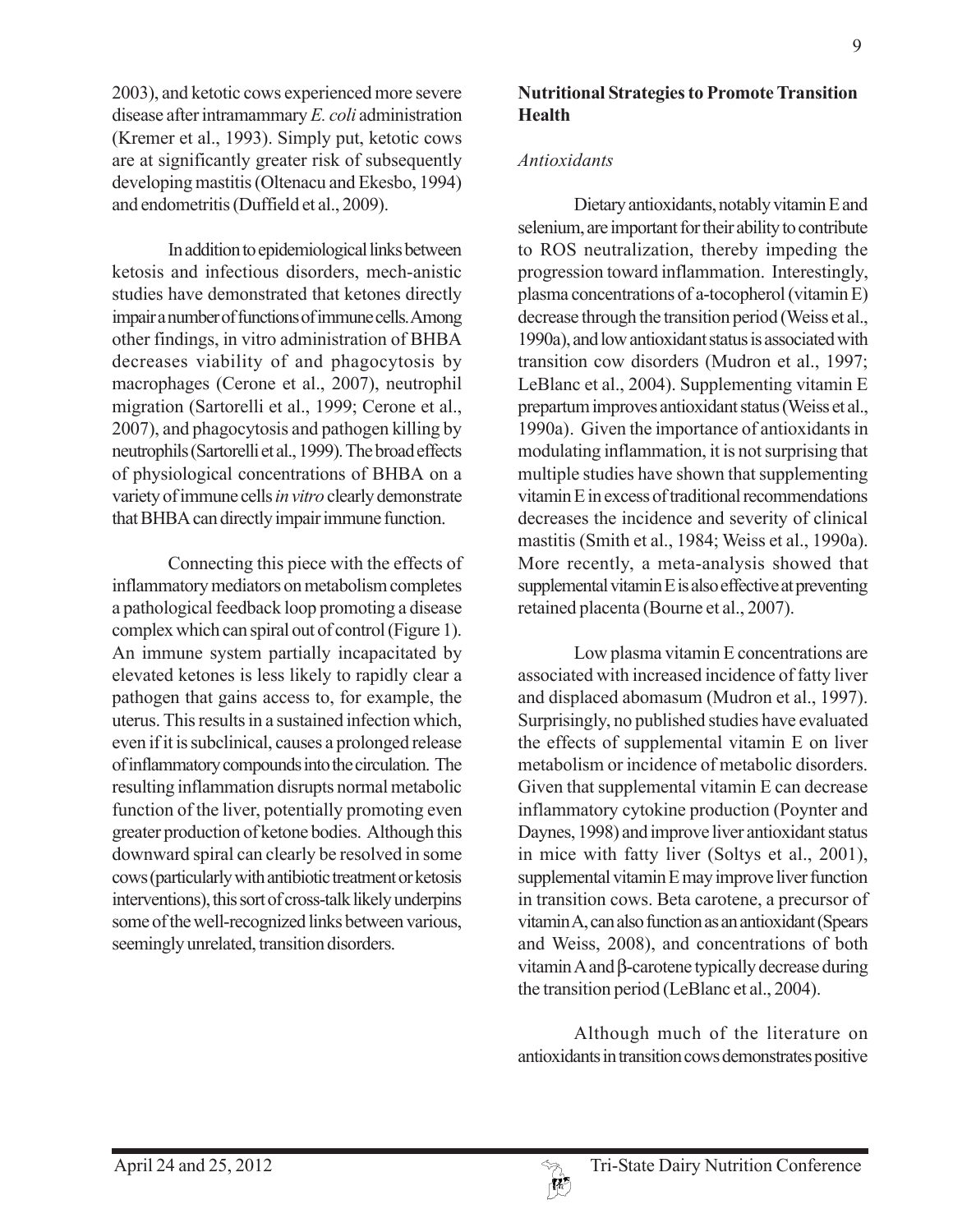effects, these nutrients must be used with caution. In an effort to maximize the odds of observing a response, most studies are designed with rather dramatic treatments; for example, one classic study (Weiss et al., 1990b) compared vitamin E intakes of 574 IU/day (no supplemental vitamin E) to 1474 IU/day (supplementing 88 IU/lb dry matter). In many such scenarios, the control group is fed a diet that is marginally deficient in the nutrient of interest. On most dairy farms, this is not the case. As a result, adding large amounts of vitamin E, for example, can sometimes push the supply of the nutrient high enough to cause mild toxicity. Supplementing 3000 IU/day of vitamin E to transition cows with adequate vitamin E status resulted in pro-oxidant responses, increasing markers of lipid peroxidation and the incidence of mastitis (Bouwstra et al., 2010). Any treatment that alters oxidative balance should be evaluated carefully.

Finally, non-nutritive antioxidants may also serve to limit oxidative stress. In one recent study, supplementation of a feed antioxidant decreased peroxide and tended to increase total antioxidant capacity in plasma when fed to cows in early lactation (Wang et al., 2010). These responses were observed despite the presumed lack of absorption of these antioxidants, suggesting that simply limiting the absorption of unstable oxidized lipids from the diet can help to control oxidative stress. Such an approach would presumably also avoid any risk of toxicity from feeding high amounts of lipid-soluble vitamins.

## *Other nutritional approaches*

In light of the documented links between metabolites associated with negative energy balance (NEFA, BHBA, and ROS), nutritional strategies already in place to minimize the incidence of "fat cow syndrome" should also promote immune function. Therefore, typical recommendations for dry cow nutrition deserve continued attention.

A more recent and novel approach evaluated by Thatcher and colleagues (Silvestre et al., 2011a) was to promote immune function in the transition period by supplementing omega-6 FA, supplied in the form of calcium salts of FA. Although this form of FA protection does not make the FA inert in the rumen, biohydrogenation is slowed enough for these supplements to alter FA composition of tissues. Increasing the ratio of omega-6 to omega-3 FA (as well as total *trans*-FA) increased the production of hydrogen peroxide and phagocytosis of bacteria by neutrophils (Silvestre et al., 2011a). This treatment also increased plasma concentrations of 2 acute phase proteins, indicating a more inflamed state of the liver during the transition period. Although liver inflammation is associated with impaired metabolic function (Bertoni et al., 2008; Bradford et al., 2009), no effects on plasma BHBA or glucose were detected in this study (Silvestre et al., 2011b). The use of a relatively proinflammatory lipid source early postpartum, followed by an omega-3 enriched diet during breeding (Silvestre et al., 2011a), is a strategy that deserves further investigation to determine if it can consistently enhance immune function without negatively impacting metabolic function.

#### **Conclusions**

The demonstrated links between the immune and metabolic systems of the dairy cow highlight the importance of viewing health problems in transition cows from a holistic perspective. Nutritional strategies aimed at improving metabolic function, delivering bioactive nutrients, and supporting antioxidant systems in the cow can help to prevent a vicious cycle that can sustain both subclinical infections and metabolic dysfunction.

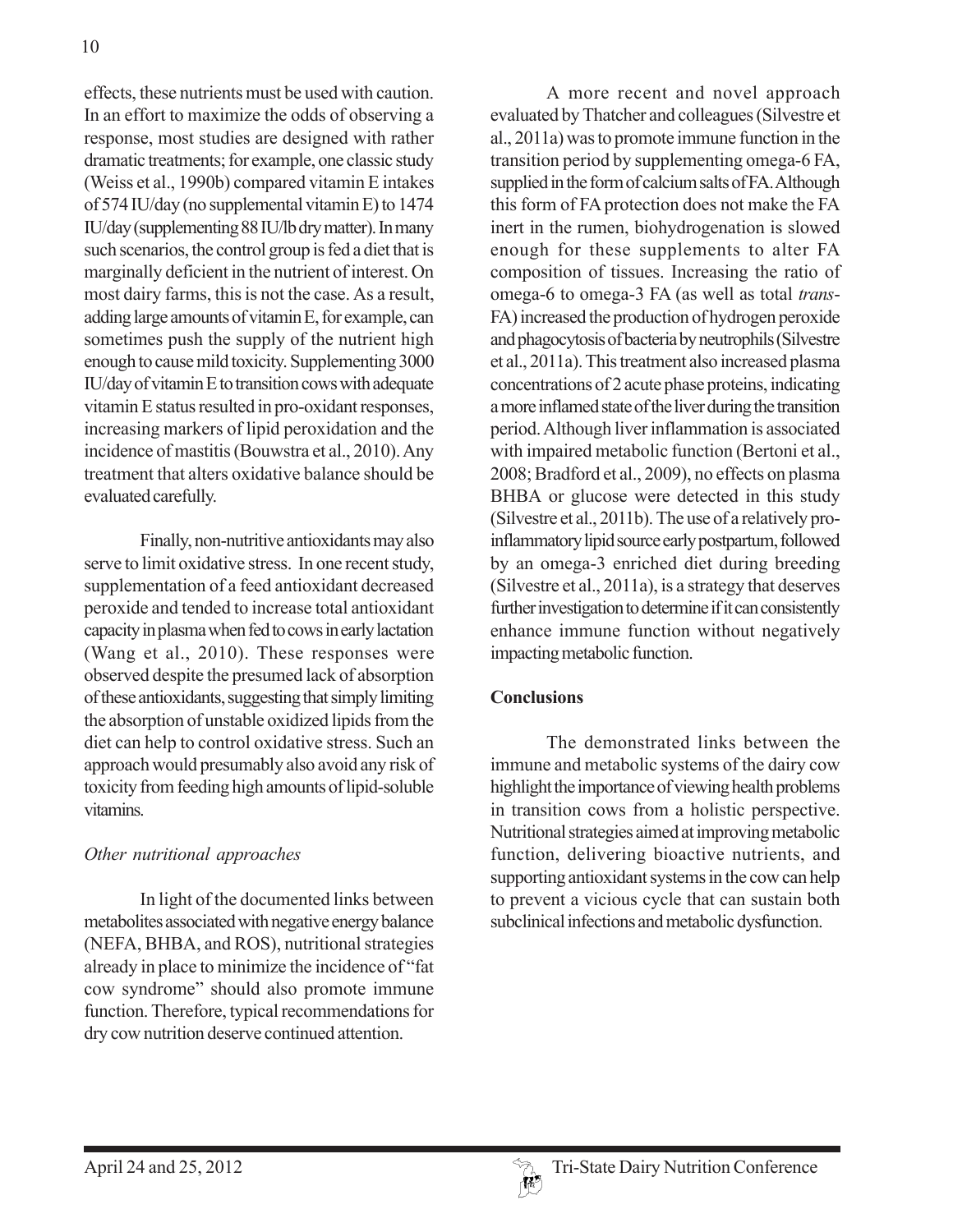## **References**

Ametaj, B.N., B.J. Bradford, G. Bobe, R.A. Nafikov, Y. Lu, J.W. Young, and D.C. Beitz. 2005. Strong relationships between mediators of the acute phase response and fatty liver in dairy cows. Can. J. Anim. Sci. 85:165-175.

Bernabucci, U., B. Ronchi, N. Lacetera, and A. Nardone. 2005. Influence of body condition score on relationships between metabolic status and oxidative stress in periparturient dairy cows. J. Dairy Sci. 88:2017-2026.

Bertoni, G., E. Trevisi, X. Han, and M. Bionaz. 2008. Effects of inflammatory conditions on liver activity in puerperium period and consequences for performance in dairy cows. J. Dairy Sci. 91:3300- 3310.

Bourne, N., R. Laven, D.C. Wathes, T. Martinez, and M. McGowan. 2007. A meta-analysis of the effects of vitamin E supplementation on the incidence of retained foetal membranes in dairy cows. Theriogenology 67:494-501.

Bouwstra, R.J., M. Nielen, J.R. Newbold, E.H.J.M. Jansen, H.F. Jelinek, and T. van Werven. 2010. Vitamin E supplementation during the dry period in dairy cattle. Part II: Oxidative stress following vitamin E supplementation may increase clinical mastitis incidence postpartum. J. Dairy Sci. 93:5696- 5706.

Bradford, B.J., L.K. Mamedova, J.E. Minton, J.S. Drouillard, and B.J. Johnson. 2009. Daily injection of tumor necrosis factor-α increases hepatic triglycerides and alters transcript abundance of metabolic genes in lactating dairy cattle. J. Nutr. 139:1451-1456.

Cappellozza, B.I., R.F. Cooke, C. Trevisanuto, V.D. Tabacow, F.N.T. Cooke, and D.W. Bohnert. 2011. Feed and water restriction elicits an acute-phase protein response in beef cattle. J. Dairy Sci. 94 (E-Suppl. 1):269 (Abstr.).

Cerone, S.I., A.S. Sansinanea, and M.C. Garcia. 2007. Effects of beta-hydroxybutyric acid on bovine milk leukocytes function in vitro. Gen. Physiol. Biophys. 26:14-19.

Cheong, S.H., D.V. Nydam, K.N. Galvão, B.M. Crosier, and R.O. Gilbert. 2011. Cow-level and herd-level risk factors for subclinical endometritis in lactating Holstein cows. J. Dairy Sci. 94:762- 770.

Contreras, G.A., and L.M. Sordillo. 2011. Lipid mobilization and inflammatory responses during the transition period of dairy cows. Comp. Immunol. Microbiol. Infect. Dis. 34:281-289.

Drackley, J.K. 1999. ADSA foundation scholar award. Biology of dairy cows during the transition period: The final frontier? J. Dairy Sci. 82:2259- 2273.

Duffield, T.F., K.D. Lissemore, B.W. McBride, and K.E. Leslie. 2009. Impact of hyperketonemia in early lactation dairy cows on health and production. J. Dairy Sci. 92:571-580.

Ettinger, W.H., V.K. Varma, M. Sorci-Thomas, J.S. Parks, R.C. Sigmon, T.K. Smith, and R.B. Verdery. 1994. Cytokines decrease apolipoprotein accumulation in medium from Hep G2 cells. Arterioscler. Thromb. 14:8-13.

García-Ruiz, I., C. Rodríguez-Juan, T. Díaz-Sanjuan, P. del Hoyo, F. Colina, T. Muñoz-Yagüe, and J. A. Solís-Herruzo. 2006. Uric acid and anti-TNF antibody improve mitochondrial dysfunction in ob/ob mice. Hepatology 44:581-591.

Goff, J.P. 2006. Major advances in our understanding of nutritional influences on bovine health. J. Dairy Sci. 89:1292-1301.

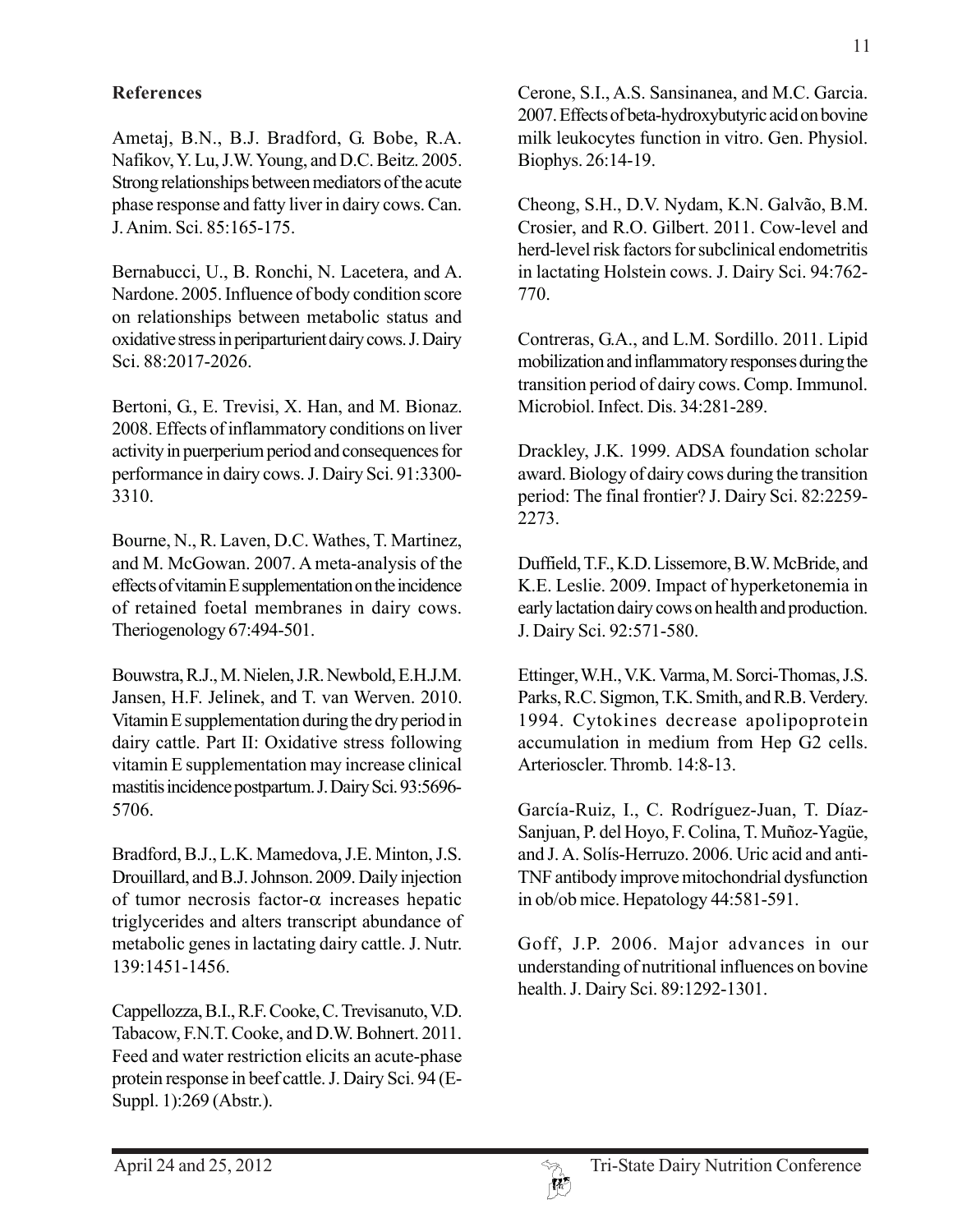Grum, D.E., J.K. Drackley, R.S. Younker, D.W. LaCount, and J.J. Veenhuizen. 1996. Nutrition during the dry period and hepatic lipid metabolism of periparturient dairy cows. J. Dairy Sci. 79:1850- 1864.

Hoeben, D., C. Burvenich, E. Trevisi, G. Bertoni, J. Hamann, R. Buckmaier, and J.W. Blum. 2000. Role of endotoxin and TNF-alpha in the pathogenesis of experimentally induced coliform mastitis in periparturient cows. J. Dairy Res. 67:503- 514.

Huzzey, J.M., T.F. Duffield, S.J. LeBlanc, D.M. Veira, D.M. Weary, and M.A.G. von Keyserlingk. 2009. Short communication: Haptoglobin as an early indicator of metritis. J. Dairy Sci. 92:621-625.

Jánosi, S., M. Kulcsár, P. Kóródi, L. Kátai, J. Reiczigel, S. J. Dieleman, J. A. Nikolic, G. Sályi, P. Ribiczey-Szabó, and G. Huszenicza. 2003. Energy imbalance related predisposition to mastitis in group-fed high-producing postpartum dairy cows. Acta Vet. Hung. 51:409-424.

Kettelhut, I.C., W. Fiers, and A.L. Goldberg. 1987. The toxic effects of tumor necrosis factor in vivo and their prevention by cyclooxygenase inhibitors. Proc. Natl. Acad. Sci. 84:4273-4277.

Khafipour, E., D. O. Krause, and J. C. Plaizier. 2009. A grain-based subacute ruminal acidosis challenge causes translocation of lipopolysaccharide and triggers inflammation. J. Dairy Sci. 92:1060- 1070.

Kremer, W. D., E. N. Noordhuizen-Stassen, F. J. Grommers, Y. H. Schukken, R. Heeringa, A. Brand, and C. Burvenich. 1993. Severity of experimental Escherichia coli mastitis in ketonemic and nonketonemic dairy cows. J. Dairy Sci. 76:3428- 3436.

Lambert, G. P. 2009. Stress-induced gastrointestinal barrier dysfunction and its inflammatory effects. J. Anim Sci. 87:E101-108.

LeBlanc, S.J., T.H. Herdt, W.M. Seymour, T.F. Duffield, and K.E. Leslie. 2004. Peripartum serum vitamin E, retinol, and beta-carotene in dairy cattle and their associations with disease. J. Dairy Sci. 87:609-619.

Mao, G., G.A. Kraus, I. Kim, M.E. Spurlock, T.B. Bailey, Q. Zhang, and D.C. Beitz. 2010. A mitochondria-targeted vitamin E derivative decreases hepatic oxidative stress and inhibits fat deposition in mice. J. Nutr. 140:1425-1431.

Mudron, P., J. Rehage, K. Qualmann, H.P. Sallmann, and H. Scholz. 1999. A study of lipid peroxidation and vitamin E in dairy cows with hepatic insufficiency. Zentralbl. Veterinarmed. A 46:219-224.

Mudron, P., J. Rehage, H.P. Sallmann, M. Mertens, H. Scholz, and G. Kovac. 1997. Plasma and liver alpha-tocopherol in dairy cows with left abomasal displacement and fatty liver. Zentralbl. Veterinarmed. 44:91-97.

Nachiappan, V., D. Curtiss, B.E. Corkey, and L. Kilpatrick. 1994. Cytokines inhibit fatty acid oxidation in isolated rat hepatocytes: Synergy among TNF, IL-6, and IL-1. Shock 1:123-129.

Ohtsuka, H., M. Koiwa, A. Hatsugaya, K. Kudo, F. Hoshi, N. Itoh, H. Yokota, H. Okada, and S. Kawamura. 2001. Relationship between serum TNF activity and insulin resistance in dairy cows affected with naturally occurring fatty liver. J. Vet. Med. Sci. 63:1021-1025.

Oltenacu, P.A., and I. Ekesbo. 1994. Epidemiological study of clinical mastitis in dairy cattle. Vet. Res. 25:208-212.

Poltorak, A., X. He, I. Smirnova, M.-Y. Liu, C.V. Huffel, X. Du, D. Birdwell, E. Alejos, M. Silva, C. Galanos, M. Freudenberg, P. Ricciardi-Castagnoli, B. Layton, and B. Beutler. 1998. Defective LPS signaling in C3H/HeJ and C57BL/10ScCr mice: Mutations in Tlr4 gene. Science 282:2085-2088.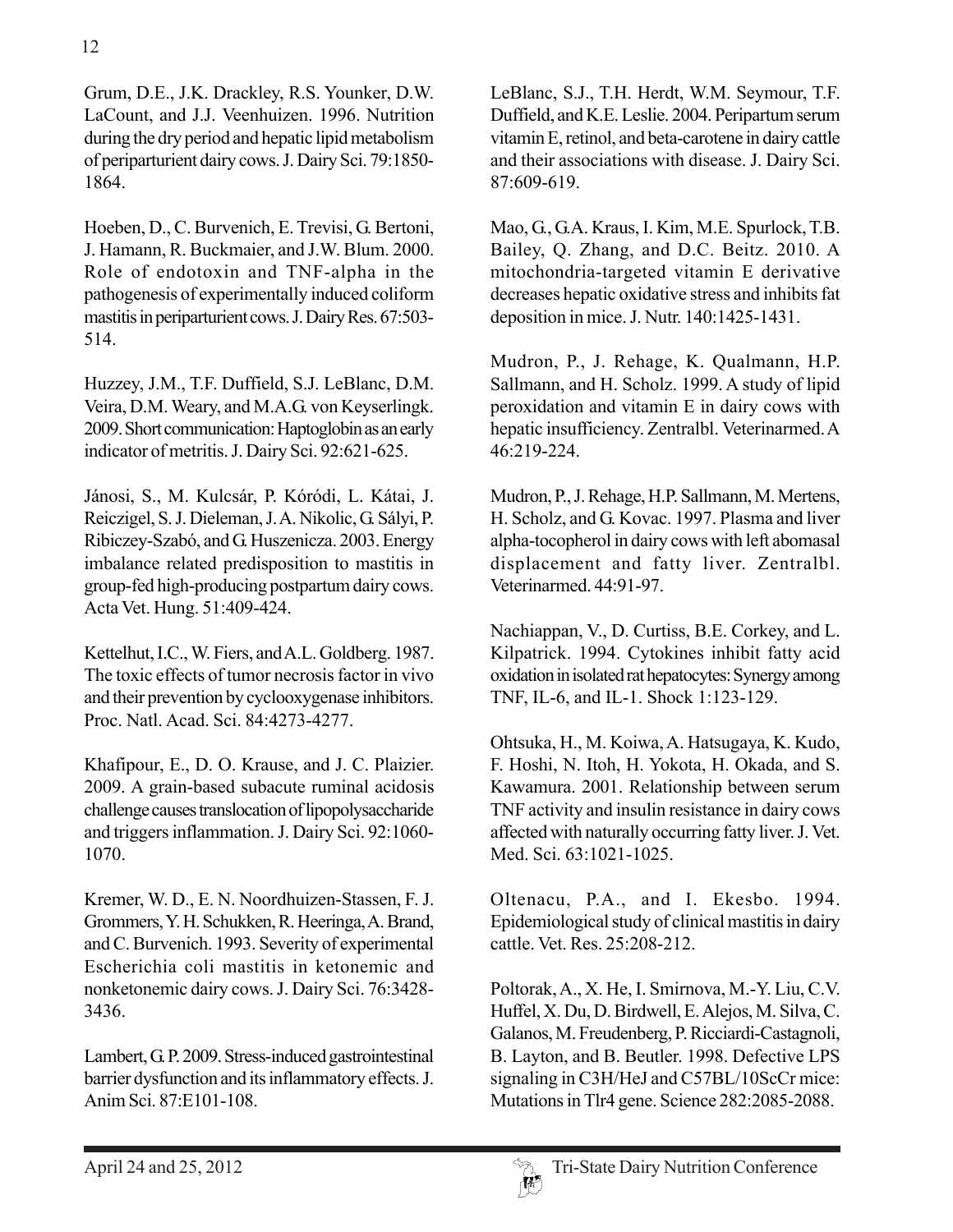Poynter, M.E., and R.A. Daynes. 1998. Peroxisome proliferator-activated receptor alpha activation modulates cellular redox status, represses nuclear factor-kappa B signaling, and reduces inflammatory cytokine production in aging. J. Biol. Chem. 273:32833-32841.

Saberi, M., N.B. Woods, C. de Luca, S. Schenk, J.C. Lu, G. Bandyopadhyay, I.M. Verma, and J.M. Olefsky. 2009. Hematopoietic cell-specific deletion of toll-like receptor 4 ameliorates hepatic and adipose tissue insulin resistance in high-fat-fed mice. Cell Metab. 10:419-429.

Sakaguchi, S., and S. Furusawa. 2006. Oxidative stress and septic shock: Metabolic aspects of oxygen-derived free radicals generated in the liver during endotoxemia. FEMS Immunol. Med. Microbiol. 47:167-177.

Sanyal, A.J., N. Chalasani, K.V. Kowdley, A. McCullough, A.M. Diehl, N.M. Bass, B.A. Neuschwander-Tetri, J.E. Lavine, J. Tonascia, A. Unalp, M. Van Natta, J. Clark, E.M. Brunt, D.E. Kleiner, J.H. Hoofnagle, and P.R. Robuck. 2010. Pioglitazone, vitamin E, or placebo for nonalcoholic steatohepatitis. N. Engl. J. Med. 362:1675-1685.

Sartorelli, P., S. Paltrinieri, and F. Agnes. 1999. Non-specific immunity and ketone bodies. I: In vitro studies on chemotaxis and phagocytosis in ovine neutrophils. J. Vet. Med. Assoc. 46:613-619.

Schoenberg, K.M., K.L. Perfield, J.K. Farney, B.J. Bradford, and T.R. Overton. 2011. Effects of prepartum 2,4-thiazolidinedione on insulin sensitivity, plasma concentrations of tumor necrosis factor alpha and leptin, and adipose tissue gene expression. J. Dairy Sci. 94:5523-5532.

Silvestre, F.T., T.S. M. Carvalho, P.C. Crawford, J.E.P. Santos, C.R. Staples, T. Jenkins, and W.W. Thatcher. 2011a. Effects of differential supplementation of fatty acids during the peripartum and breeding periods of Holstein cows: II. Neutrophil fatty acids and function, and acute phase proteins. J. Dairy Sci. 94:2285-2301.

Silvestre, F.T., T.S.M. Carvalho, N. Francisco, J.E.P. Santos, C.R. Staples, T.C. Jenkins, and W.W. Thatcher. 2011b. Effects of differential supplementation of fatty acids during the peripartum and breeding periods of Holstein cows: I. Uterine and metabolic responses, reproduction, and lactation. J. Dairy Sci. 94:189-204.

Smith, K.L., J.H. Harrison, D.D. Hancock, D.A. Todhunter, and H.R. Conrad. 1984. Effect of vitamin E and selenium supplementation on incidence of clinical mastitis and duration of clinical symptoms. J. Dairy Sci. 67:1293-1300.

Soltys, K., G. Dikdan, and B. Koneru. 2001. Oxidative stress in fatty livers of obese Zucker rats: Rapid amelioration and improved tolerance to warm ischemia with tocopherol. Hepatology 34:13-18.

Sordillo, L.M., G.M. Pighetti, and M.R. Davis. 1995. Enhanced production of bovine tumor necrosis factor-alpha during the periparturient period. Vet. Immunol. Immunopathol. 49:263-270.

Spears, J.W., and W.P. Weiss. 2008. Role of antioxidants and trace elements in health and immunity of transition dairy cows. The Veterinary Journal 176:70-76.

Trevisi, E., M. Amadori, A.M. Bakudila, and G. Bertoni. 2009. Metabolic changes in dairy cows induced by oral, low-dose interferon-alpha treatment. J. Anim Sci. 87:3020-3029.

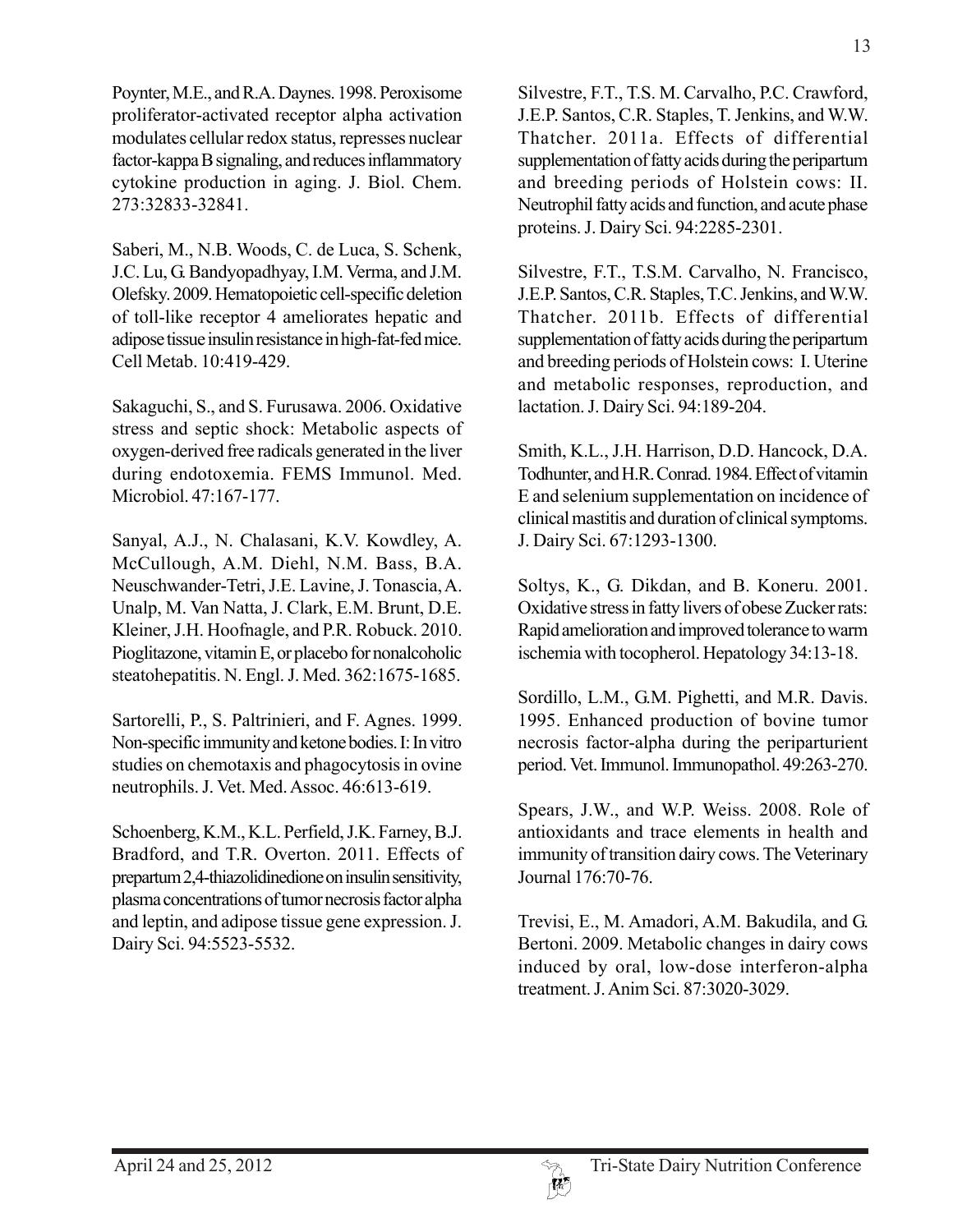Wang, Y.M., J.H. Wang, C. Wang, B. Chen, J.X. Liu, H. Cao, F.C. Guo, and M. Vázquez-Añün. 2010. Effect of different rumen-inert fatty acids supplemented with a dietary antioxidant on performance and antioxidative status of earlylactation cows. J. Dairy Sci. 93:3738-3745.

Weiss, W.P., J.S. Hogan, K.L. Smith, and K.H. Hoblet. 1990a. Relationships among selenium, vitamin E, and mammary gland health in commercial dairy herds. J. Dairy Sci. 73:381-390.

Weiss, W.P., D.A. Todhunter, J.S. Hogan, and K.L. Smith. 1990b. Effect of duration of supplementation of selenium and vitamin E on periparturient dairy cows. J. Dairy Sci. 73:3187-3194.